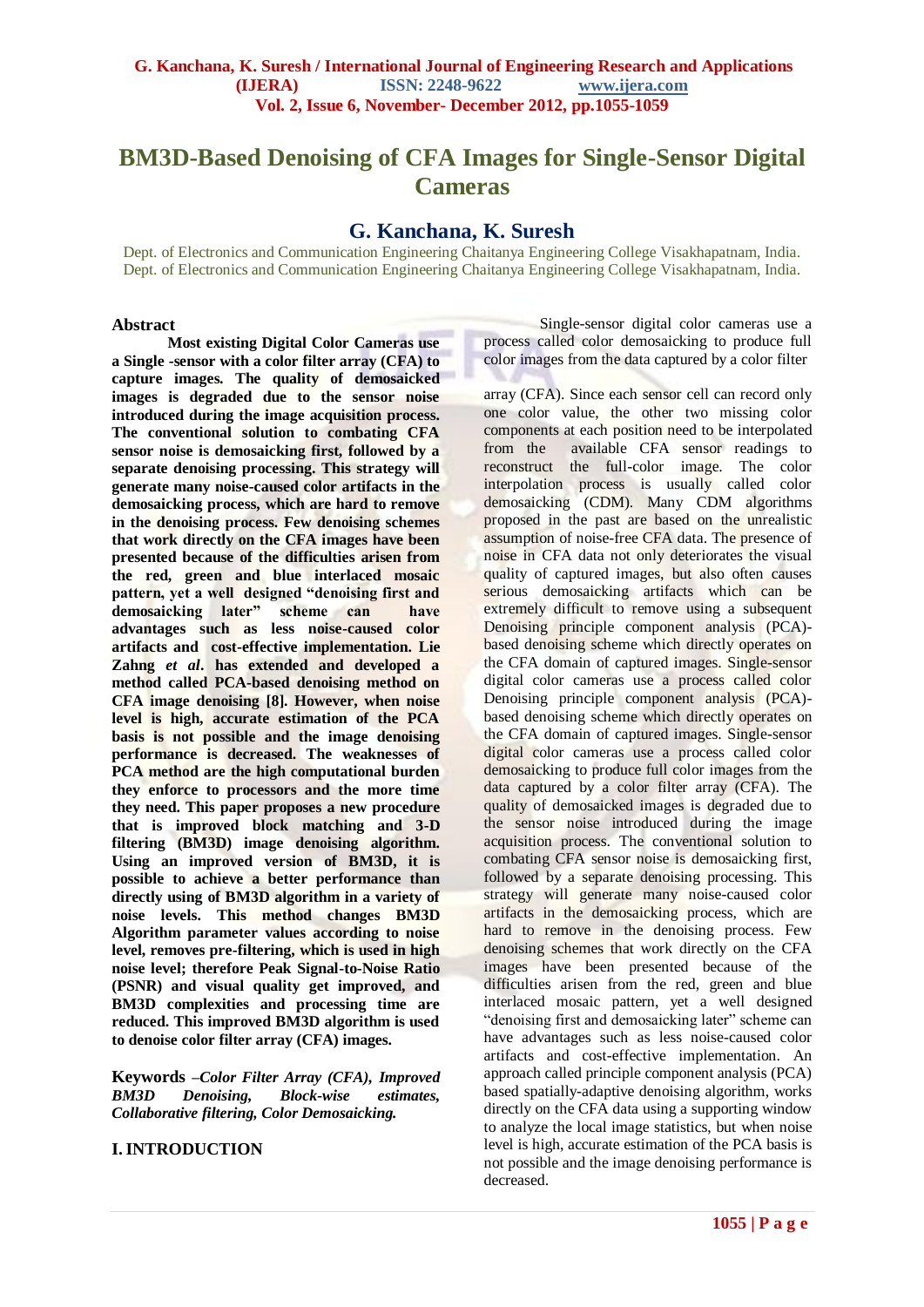## **G. Kanchana, K. Suresh / International Journal of Engineering Research and Applications (IJERA) ISSN: 2248-9622 www.ijera.com Vol. 2, Issue 6, November- December 2012, pp.1055-1059**

Recently, a powerful method for image denoising by K. Dabov at al, based on block matching and 3-D Transform-Domain collaborative filtering (BM3D), is proposed [3]. This procedure proposed in transform domain improved sparse representation based a new image denoising method. The enhancement of the sparsity is achieved by grouping similar 2-D fragments of the image into 3- D data arrays, which we call groups''. Collaborative filtering developed based on a special method for handling these 3- Dimensional groups. It includes three successive steps: 3-D transformation of a group, shrinkage of transform spectrum, and inverse 3-D transformation. Therefore, a 3- Dimensional group is obtained that comprise of a joint array from filtered 2-Dimensional fragments. Block Matching and 3-Dimensional filtering (BM3D) can achieve a high level of sparse representation of the noise –free signal, thus, the noise can be set apart well from signal by shrinkage. In this manner, the transform displays all of tiny details of image by grouped fractions; simultaneously the necessary unique feature of each individual fragment is protected.

Generally, denoising performance should gradually weaken with growing noise level. However, when noise standard deviation goes more than 39, denoising performance sharply drops. To avoid this problem, [3] proposes measuring the block-distance, using coarse prefiltering. It is shown in the following that by removing the prefiltering from the algorithm, its compatibility enhances [5]. Results show that by removal of prefiltering from BM3D algorithm and modification of parameters, such as maximum d-distance  $(\tau_{match}^{ht})$  maximum number of grouped blocks  $(N_2)$ , wiener filter parameter  $(N_{\text{atern}})$ , PSNR and visual quality are augmented. The proposed method improves the output PSNR significantly even with the standard deviation less than 39.

This paper is divided into the following sections: In section 2, the PCA based Denoising is described. Section 3 briefly surveys the concept of Block Matching and 3-Dimentional filtering (BM3D). In section 4, a method is proposed to improve the BM3D algorithm. Extension of the proposed algorithm for denoising CFA images and the comparison of its performance with the PCAbased method. Finally, Section 5 is devoted to conclusions.

## I. **Existing Method: PRINCIPAL COMPONENT ANALYSIS**

PCA is a classical de-correlation technique which has been widely used for dimensionality reduction with direct applications in pattern recognition, data compression and noise reduction. Besides decorrelation, another important property of PCA is that it is optimal by using a subset of its principal components to represent the original

signal. To fully exploit the spatial and spectral correlations of the CFA sensor readings during the denoising process, the mosaic samples from different color channels were localized by using a supporting window to constitute a vector variable, whose statistics are calculated to find the PCA transform matrix. The dimension reduction and LMMSE were conducted in the PCA transformed domain to suppress the CFA image noise. The denoising procedure is completed by inversing the PCA transform to produce the enhanced CFA image. To further reduce the noise residual in smooth areas and phantom artifacts around the boundary between edges and background, the procedures of CFA image decomposition and training sample selection were introduced before PCA transformation. The proposed direct CFA image denoising scheme, followed by a subsequent demosaicking scheme, reduces significantly the noise-caused color artifacts in the demosaicked images. Such artifacts often appear in the output full-color images of many "demosaicking first and denoising later" schemes as well as some joint<br>demosaicking-<br>denoising schemes. While demosaicking- denoising schemes. While suppressing noise, the proposed scheme preserves very well the fine structures in the image, which are often smoothed by other denoising schemes. But when noise level is high, accurate estimation of the PCA basis is not possible and the image denoising performance is decreased. And also the computational processing time is very high, nearly 236sec.

## II. **Proposed Method: BLOCK MATCHING AND 3-D FILTERING**

In this algorithm, the grouping is realized by block-matching, and the collaborative filtering is accomplished by shrinking in a 3-D transform domain. The used image fragments are square blocks of fixed size. The general procedure carried out in the algorithm is as follows: The input noisy image is processed by successive extraction of every reference block:

• Finding blocks that are similar to the reference one (block-matching), and stacking them together to form a 3-D array (group).

• Performing collaborative filtering of the group and returning the obtained 2-D estimates of all grouped blocks to their original locations. After processing all reference blocks, the obtained block estimates can overlap; thus, there are multiple estimates for each pixel. These estimates are aggregated to shape a overall estimate of the entire image.

The general concept of the BM3D denoising algorithm is the following.

**1. Block-wise estimates***:* For each block in the noisy image the filter performs: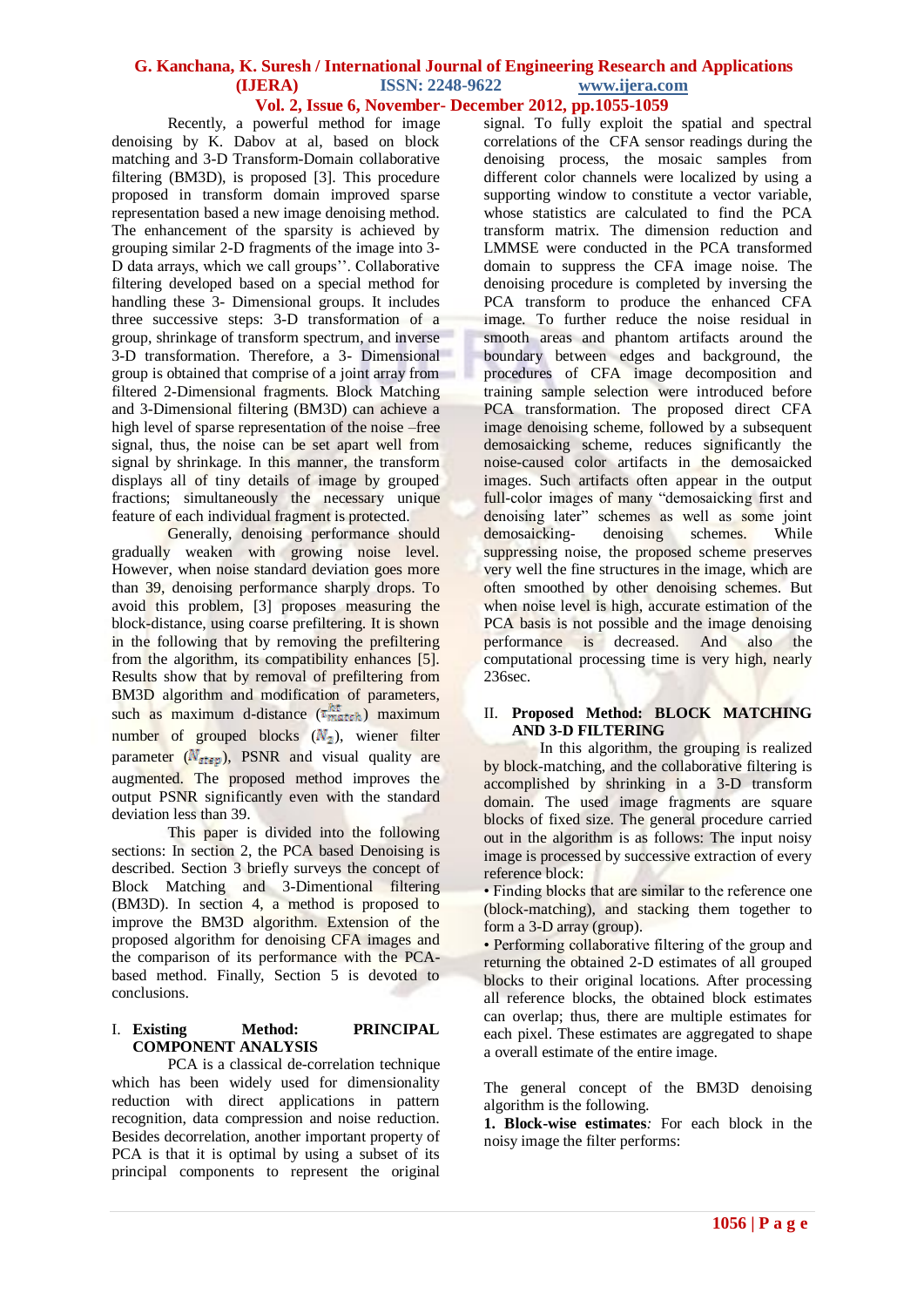## **G. Kanchana, K. Suresh / International Journal of Engineering Research and Applications (IJERA) ISSN: 2248-9622 www.ijera.com Vol. 2, Issue 6, November- December 2012, pp.1055-1059**

**a) Grouping:** Finding blocks that are similar to the currently processed one, and then stacking them together in a 3-D array (group).

**b) Collaborative filtering***:* Applying a 3-D transform to the formed group, attenuating the noise by shrinkage (e.g., hard-thresholding) of the transform coefficients, inverting the 3-D transform to produce estimates of all grouped blocks, and then returning the estimates of the blocks to their original places. Because the grouped blocks are similar, Block Matching and 3- Dimensional filtering (BM3D) can achieve a high level of sparse representation of the noise –free signal, thus, the noise can be set apart well from signal by shrinkage. **2. Aggregation***:* The output image is estimated by weighted averaging of all achieved block estimates that have overlap.

For a noisy image Z, one reference block within Z is determined. Grouping discovers  $Z_x$  that is similar to  $Z_{x_R}$  by  $l^2$ -distance which can be calculated from the noisy blocks as 秋み込

$$
d^{noisy}(Z_{x_R}, Z_x) = \frac{\|z_{x_R} - z_x\|^2}{(x_1^{ht})^2}
$$
 (1)

Where  $\|\cdot\|$ -denotes the  $l^2$ -norm and the blocks  $Z_{x_R}$  and  $Z_x$  are respectively located at  $x_R$  and  $x \in X$  in Z.

In [1], when noise standard deviation is more than 39 denoising performance have a sharp drop. To avoid this problem, it is proposed to measure the block-distance using a coarse prefiltering. This prefiltering

is realized by applying a normalized 2-D linear transform on both blocks and then

hard-thresholding the obtained coefficients, which results in

$$
d(Z_{x_R}, Z_x) = \frac{\left\|r'(\tau_2^h b(z_{x_R})) - r'(\tau_2^h b(z_x))\right\|_2^2}{\left(\frac{h}{\tau_2^h}\right)^2}
$$
(2)

Where  $\gamma$  is the hard-thresholding operator

with threshold  $\gamma_{2D} \sigma$  and  $\tau_{2D}^{ht}$  denotes the normalized 2-D linear transform. Using the  $l^2$ -distance, the result of BM is a set that contains the coordinates of the blocks that are similar to  $Z_{x}$ .

$$
S_{x_R}^{ht} = \{ x \in X : d^{noisy} (Z_{x_R}, Z_x) \le \tau_{match}^{ht} \}
$$
 (3)

Where the fixed  $\tau_{match}^{nt}$  is the maximum  $l^2$  -distance for which two blocks are considered similar. These parameters are selected by deterministic conjectures (the acceptance value of the ideal distinction) it principally neglects the noisy components of the signal. Obviously  $d^{noisy}(Z_{x,p}, Z_x) = 0$ , which implies that  $\left|S_{x_R}^{ht}\right| > 1$  where  $\left|S_{x_R}^{ht}\right|$  denotes the cardinality of  $S_{x_R}^{ht}$ . After obtaining a  $S_{x_R}^{ht}$  a group is formed by stacking the matched noisy blocks  $Z_{x \epsilon s}$  to form a

3-D array of size  $N_1^{ht} \times N_1^{ht} \times |\mathcal{S}_{X_R}^{ht}|$ , which we denote  $Z_{s_{xx}}^{ht}$ .

### III. **BM3D MODIFICATION**

In [3], prefiltering is used to avoid sharp drop in denoising performance. However, using this filter will cause the removal of some noiseless data [5]. In the proposed method here, the algorithm parameters are set according to the added noise level to the image. Classifying the noise levels into low, medium, high and very high, the algorithm parameters can be set as mentioned in Table1. As can be seen in Table 1, when the noise standard deviation is increased, the maximum size of grouped blocks  $N_2$ , should increase to improve the denoising performance. As mentioned in [3],  $N_2$  is a power of 2 so it is allowed to change among 16, 32, 64 and so on.

| TABLE1: COMPARISON OF PARAMETER |  |  |  |
|---------------------------------|--|--|--|
| VALUES OF THE IMPROVED BM3D AND |  |  |  |
| BM3D                            |  |  |  |

| <b>Standard</b><br>deviation of<br>noise added<br>to<br>the image | <b>Changeable</b><br>Parameter<br>values of<br><b>BM3D</b> | <b>Parameter</b><br>value<br>of improved<br><b>BM3D</b> |
|-------------------------------------------------------------------|------------------------------------------------------------|---------------------------------------------------------|
| $\sigma < 30$                                                     | $N_{\text{step\_wigner}} = 3$                              | $N_{\text{step\_wigner}} = 2$                           |
| Low                                                               | $\tau_{\text{match}}^{\text{th}}=2500$                     | $\tau_{\text{matter}}^{\text{fit}} = 3000$              |
| $30 \leq \sigma < 50$                                             | $N_{\tt step\_wiener} {=} 3$                               | $N_{\text{step\_wigner}} = 2$                           |
| medium                                                            | $\tau_{\text{match}}^{\text{ht}}$ = 2500                   | $\tau_{\text{model}}^{\text{fit}} = 6500$               |
|                                                                   | $N_{1}^{ht}$ = 11                                          | $N_1^{ht} = 8$                                          |
| $50 \leq \sigma < 80$<br>High                                     | $\tau_{\text{match}}^{\text{hit}}$ =5000                   | $\tau_{\text{match}}^{\text{fit}}=15000$                |
|                                                                   | $N_z = 16$                                                 | $N_z = 32$                                              |
| $80 \leq \sigma$ <                                                | $N_1^{ht}$ =11                                             | $N_1^{h*}=8$                                            |
| 100                                                               | $N_z = 16$                                                 | $N_z = 64$                                              |
| Very High                                                         | $\tau_{\text{matter}}^{\text{tot}} = 5000$                 | $\tau_{\text{matter}}^{\text{kin}} = 30000$             |

 $\tau_{match}^{ht}$  must be greater than its primitive value to ensure that there are enough blocks in 3D array for better image denoising performance. There is a trade-off between processing time and the output PSNR. Also, in noise level with standard deviation less than 50, wiener filter parameter  $N_{step}$  should decrease from 3 to 2.

The output PSNR of the BM3D method [3], LPG-PCA method [4] and the proposed method are compared in Table 2 and in Figures (1). PSNR is defined as follows:

$$
PSNR = 10 \log_{10} \frac{(255^2)}{(MSE)} \tag{4}
$$

Where MSE is the mean square error.

According to Table 2, it can be seen that the output PSNR values increase significantly with the noise level increment.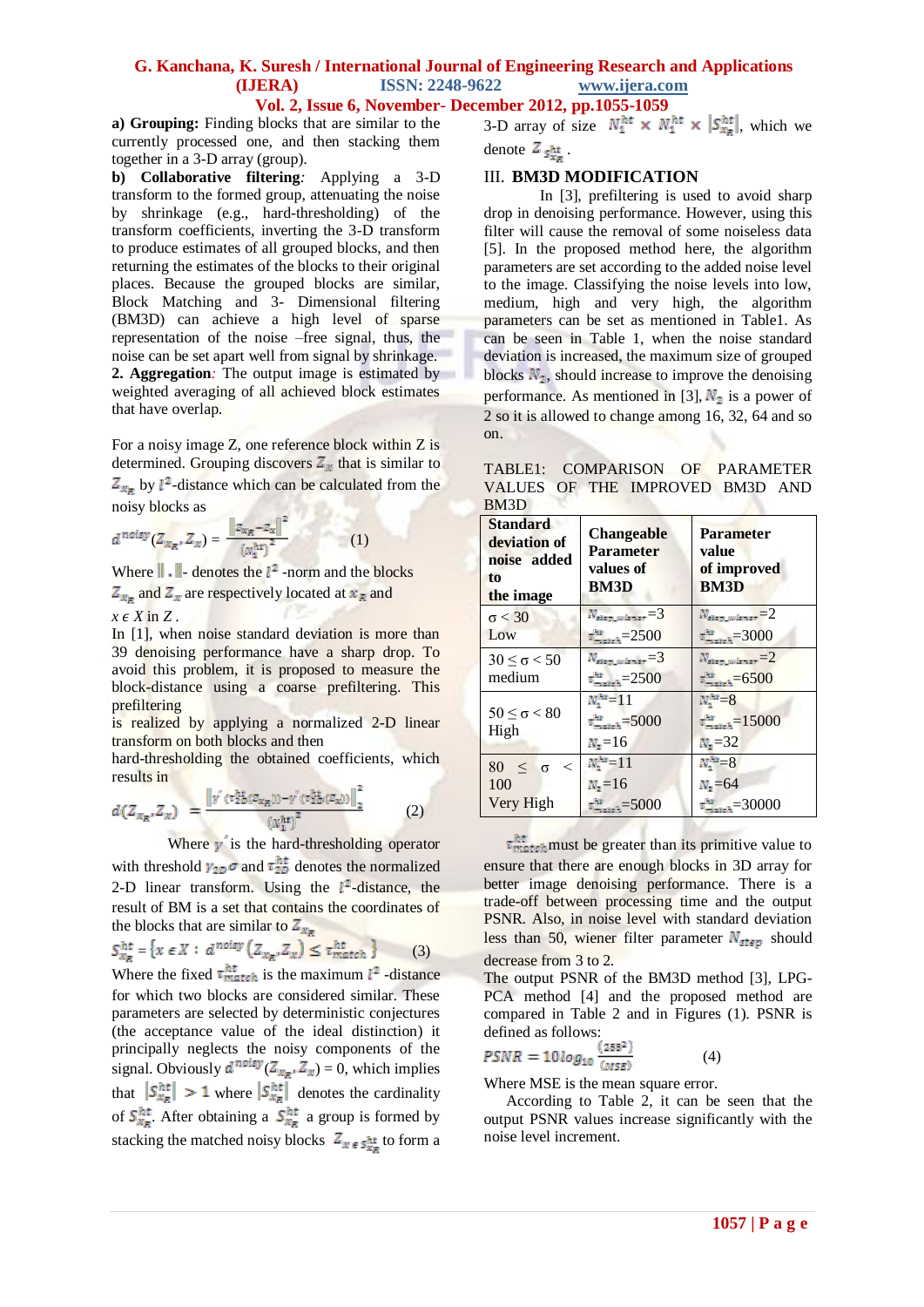## **G. Kanchana, K. Suresh / International Journal of Engineering Research and Applications (IJERA) ISSN: 2248-9622 www.ijera.com Vol. 2, Issue 6, November- December 2012, pp.1055-1059**

#### TABLE2. THE COMPARISON OF THE OUTPUT-PSNR OF THE PROPOSED METHOD WITH TWO STATE-OF-THE-ART RECENT METHODS BM3D AND LPG-PCA

**Penpers image 256\*256** 

| т сррста ннаделло для |            |             |                                |  |  |
|-----------------------|------------|-------------|--------------------------------|--|--|
| $\sigma$ / $PSNR$     | <b>PCA</b> | <b>BM3D</b> | <b>Improved</b><br><b>BM3D</b> |  |  |
| 10/28.1               | 34.08      | 34.65       | 34.69                          |  |  |
| 20/22.1               | 30.53      | 31.26       | 31.30                          |  |  |
| 30/18.5               | 28.48      | 29.27       | 29.30                          |  |  |
| 35/17.2               | 27.68      | 28.49       | 28.54                          |  |  |
| 40/16.7               | 26.99      | 27.51       | 27.9                           |  |  |
| 45/15.1               | 26.37      | 27.17       | 27.19                          |  |  |
| 50/14.1               | 25.8       | 26.41       | 26.70                          |  |  |
| 75/10.6               | 23.52      | 24.49       | 24.74                          |  |  |
| 100/8.1               | 21.9       | 22.92       | 23.40                          |  |  |





Figure 1: (a) Part of the noisy peppers Image  $(PSNR=14.13, s=50)$ . (b) Result of the LPGPCA: PSNR=25.8. (c) Result of the BM3D: PSNR=26.41. (d) Result of the proposed method (improved BM3D): PSNR=26.70.

## IV. **EXPERIMENTAL RESULTS OF BM3D-BASED DENOISING OF CFA MOSAIC IMAGES**

The output of the Single sensor digital cameras uses a process called CDM [Color



 $(a)$ 

Demosaicking] to produce full color images from data captured by a color filter array. Images quality degrades during image acquisition procedure as a result of sensor noise. Conventional solution for noise reduction is demosaicking first and then denoising the image. Color artifacts in the demosaicking process cause these conventional methods to produce many noise in image which will then make the noise removal process hard and difficult.

Recently a method based on PCA is proposed for CFA image denoising. In this method, despite conventional methods, first denoising is done with PCA and then the image is demosaicked. As mentioned before, the PCA algorithm consumes lots of time to implement and imposes a very high computational burden, therefore it has practical applications difficulties for digital cameras. To solve this problem, modified BM3D method can be used instead of PCA in denoising procedure. For simulation of CFA image with channel-dependent sensor noise, Gaussian white noise is added separately with standard deviations  $\sigma_r = 30$ ,  $\sigma_g = 27$ ,  $\sigma_b$  = 25 to red, green, and blue channels of the image, respectively. Then digital image resolution is decreased (downsampling). The PSNR of the output of the proposed method is compared with adaptive PCA method in Figure (2). It can be seen that the proposed method has better performance than the PCA method considering both PSNR and visual quality. In addition, computational processing time of the proposed algorithm is decreased significantly. The processing time for PCA and the proposed algorithms last 236sec and 45sec, respectively. TABLE3. THE COMPARISON OF THE OUTPUT-PSNR OF THE PROPOSED METHOD AND PCA DENOISING

| Kodak Fence Image 256*256                 |                                                                        |                              |             |                    |  |  |
|-------------------------------------------|------------------------------------------------------------------------|------------------------------|-------------|--------------------|--|--|
|                                           | <b>PSNR Results</b>                                                    | <b>Exec</b><br>ution<br>Time |             |                    |  |  |
| <b>Denoising Method</b>                   | $\sigma_{\rm r}$ = 30; $\sigma_{\rm g}$ = 27,<br>$\sigma_{\rm b} = 25$ |                              |             |                    |  |  |
|                                           | R                                                                      | G                            | B           |                    |  |  |
| Existing Method:<br><b>PCA</b> Denoising  | 25.9<br>93                                                             | 26.<br>52<br>5               | 25.3<br>929 | 236<br>secon<br>ds |  |  |
| Proposed Method:<br><b>BM3D</b> Denoising | 29.5<br>715                                                            | 30.<br>03<br>8               | 28.4<br>861 | 45<br>secon<br>ds  |  |  |